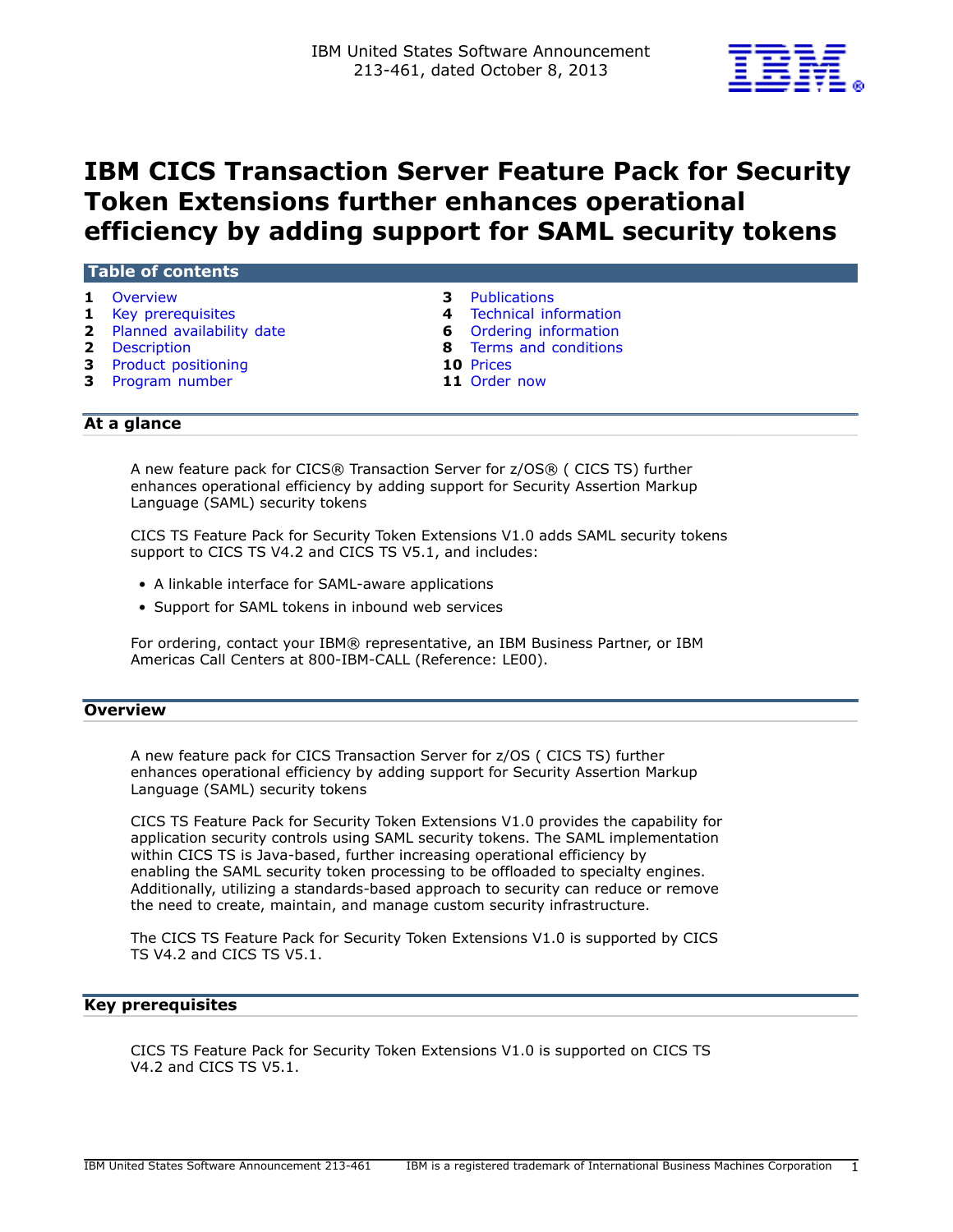For CICS TS V4.2, the minimum required level of operating system is IBM z/OS V1.11 (5694-A01). The minimum required level of Java<sup>TM</sup> is IBM 64-bit SDK for  $z/$ OS , Java Technology Edition V6.0.1.

For CICS TS V5.1, the minimum required level of operating system is IBM z/OS V1.13 (5694-A01). The minimum required level of Java is IBM 64-bit SDK for z/OS , Java Technology Edition, V7 SR1.

For further details, refer to the [Hardware requirements](#page-3-1) and [Software requirements](#page-3-2) sections.

# <span id="page-1-0"></span>**Planned availability date**

October 11, 2013

# <span id="page-1-1"></span>**Description**

# **CICS TS Feature Pack for Security Token Extensions V1.0**

This feature pack will provide the capability for application security controls using SAML security tokens. This will allow CICS applications to validate SAML tokens and extract attributes from the tokens that can be used to limit access to resources, or customize the services available to a user. Support is delivered for a linkable interface for SAML-aware applications and inbound, SOAP web services. The feature pack supports the SAML 1.1 and SAML 2.0 levels of the Organization for the Advancement of Structured Information Standards (OASIS) standard.

SAML is an XML-based framework for describing and exchanging security information between online business partners. This security information is expressed in the form of portable SAML assertions that applications working across security domain boundaries can trust. The addition of SAML to the existing rich palette of security capabilities greatly simplifies the secure use of CICS applications by a wide range of distributed and mobile applications.

## *Linkable interface*

An API, which consists of a linkable interface, uses a channel with a set of containers. A sample application and SAML token is provided along with a sample JVM profile. This sample can be used to validate the installation.

# *Web services*

Inbound SOAP web services are supported using the CICS pipeline, which validates the SAML token and extracts it into containers.

With the CICS Security Token Extensions feature pack you can configure CICS pipelines to validate SAML assertions and make information available to CICS applications. With the supplied sample configurations, you can easily enable provider pipeline resources to validate a SAML assertion. The feature pack can also extract information from the SAML token to make it easily accessible as read-only containers within your CICS applications.

Alternatively, with the linkable interface, you can write your own SAML-aware, frontend interface to an application.

The linkable interface and SOAP web service configuration allows you to specify whether SAML token validation requires SAML tokens to be digitally signed. This gives you the flexibility of deciding where digital signature validation is most efficiently performed.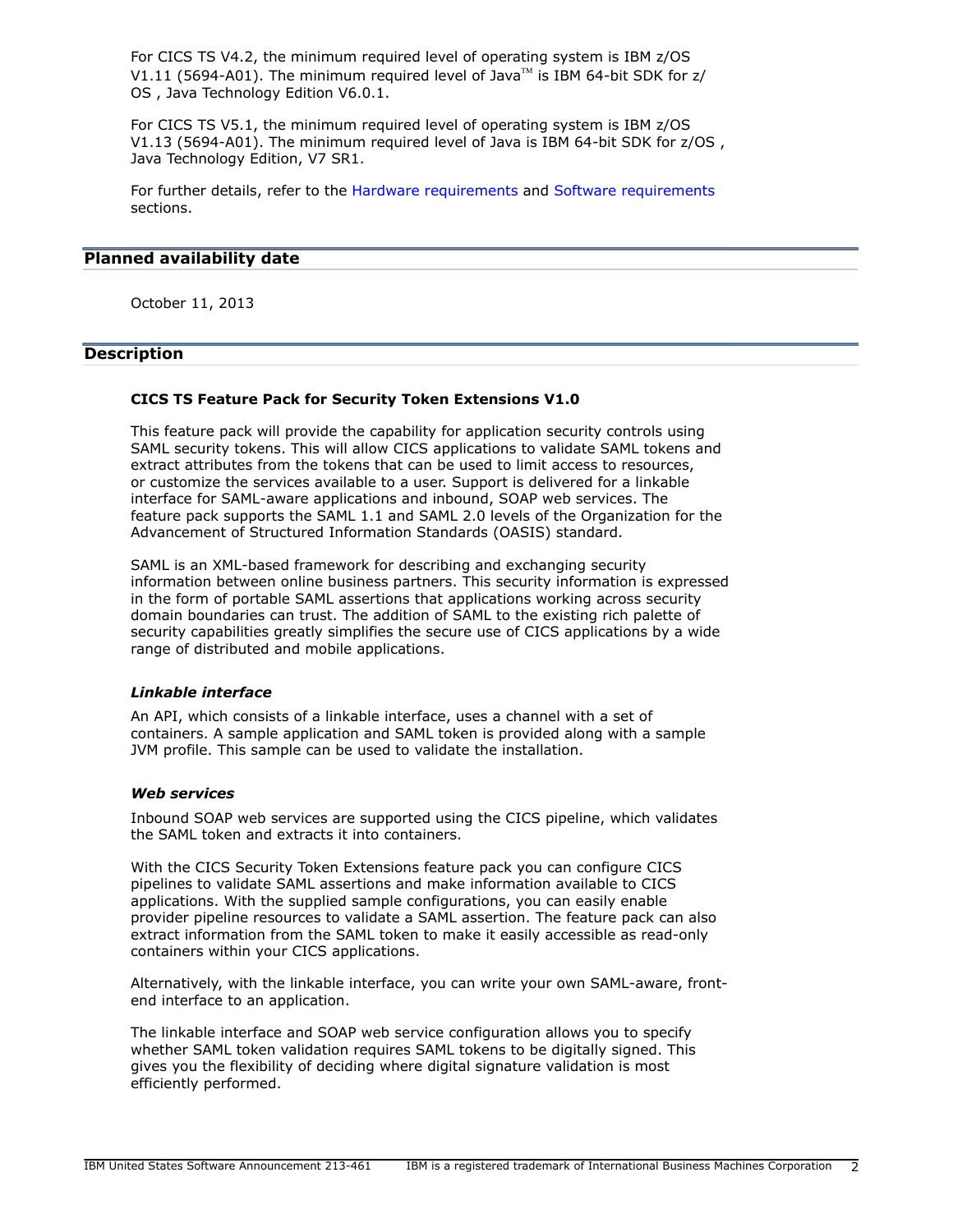The CICS Security Token Extensions feature pack does not support SAML bindings, profiles, or protocols.

#### **Accessibility by people with disabilities**

A US Section 508 Voluntary Product Accessibility Template (VPAT) containing details on accessibility compliance can be requested at

[http://www.ibm.com/able/product\\_accessibility/index.html](http://www.ibm.com/able/product_accessibility/index.html)

# **Section 508 of the US Rehabilitation Act**

CICS TS Feature Pack for Security Token Extensions V1.0 is capable as of October 11, 2013, when used in accordance with IBM associated documentation, of satisfying the applicable requirements of Section 508 of the Rehabilitation Act, provided that any assistive technology used with the product properly interoperates with it.

# <span id="page-2-1"></span>**Product positioning**

IBM has a long history of delivering technologies that allow the reuse and service enablement of CICS applications and extends the reach of core CICS business applications to new channels. Access to core enterprise assets from mobile devices has rapidly become mainstream, with core CICS technologies such as XML, Web Services, HTML, and RESTful services that play a significant part in this evolution. Feature packs for CICS TS deliver important new capabilities in a fully supported manner outside of the normal release cycle.

# **Reference information**

For further information on CICS TS V5.1, refer to Software Announcement [212-325](http://www.ibm.com/common/ssi/cgi-bin/ssialias?infotype=an&subtype=ca&appname=gpateam&supplier=897&letternum=ENUS212-325), dated October 3, 2012.

# <span id="page-2-2"></span>**Program number**

| Program<br>number | <b>VRM</b> | Program<br>name                                                                                 |
|-------------------|------------|-------------------------------------------------------------------------------------------------|
|                   |            | 5655-Y49 1.0 IBM CICS TS Feature Pack for Security Token Extensions                             |
|                   |            | 5655-Y55 1.0 IBM CICS TS Feature Pack for Security Token Extensions<br>Subscription and Support |

#### **Product identification number**

| Program PID number Support PID number | Subscription and |
|---------------------------------------|------------------|
| 5655-Y49                              | 5655-Y55         |

## **Offering Information**

Product information is available via the Offering Information website

# <http://www.ibm.com/common/ssi>

# <span id="page-2-0"></span>**Publications**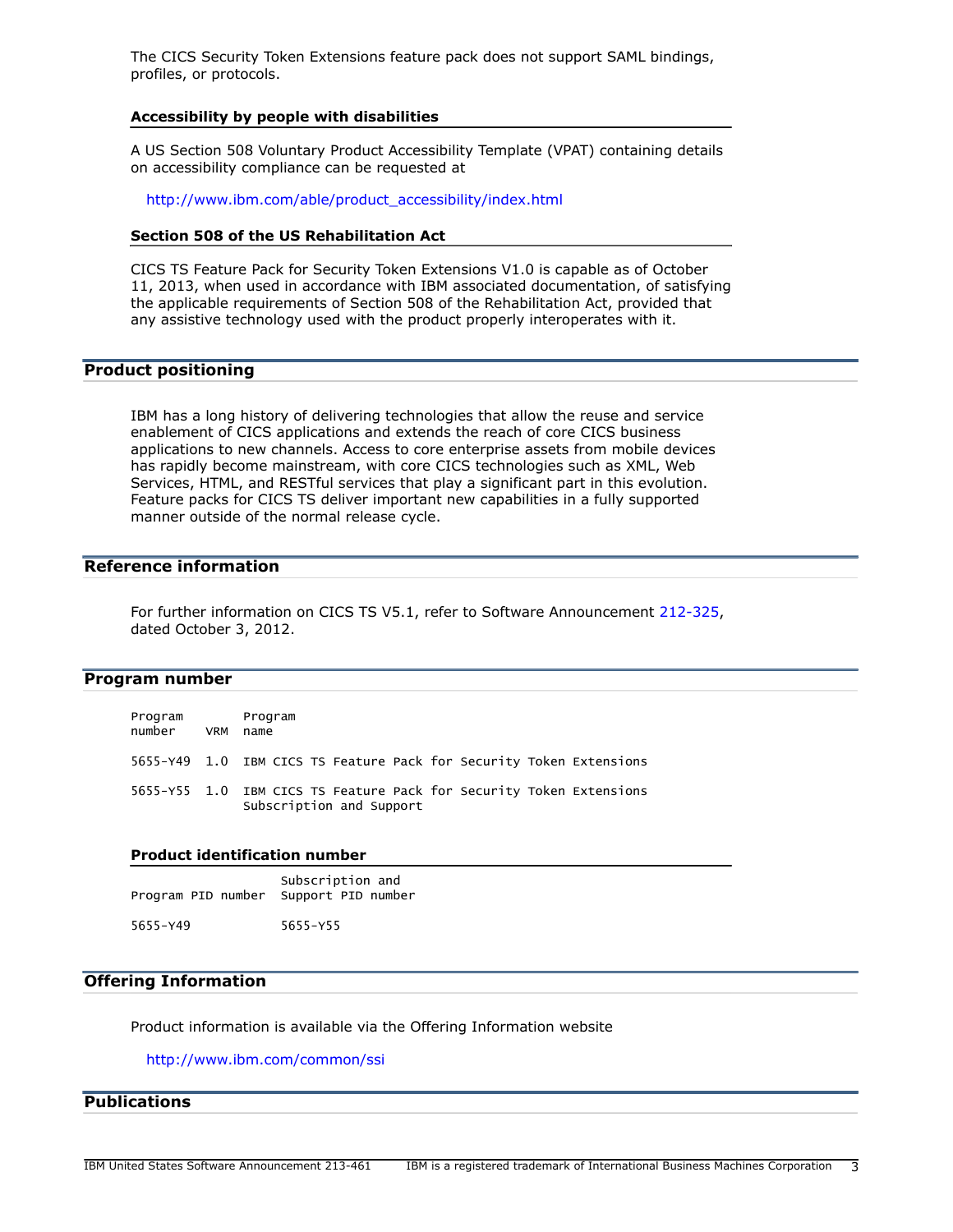The IBM Publications Center

#### <http://www.ibm.com/shop/publications/order>

The Publications Center is a worldwide central repository for IBM product publications and marketing material with a catalog of 70,000 items. Extensive search facilities are provided. Payment options for orders are via credit card (in the US) or customer number for 20 countries. A large number of publications are available online in various file formats, and they can all be downloaded by all countries, free of charge.

The following Program Directory is available as softcopy only and can be downloaded from the Publications Center:

Publication **Form number** Form number

CICS TS Feature Pack for Security Token Extensions V1.0 GI13-3323

The following translated editions of the *What's New* publication are also available in softcopy only, from the IBM Publications Center:

Title Form number

|  | what's New (Brazilian Portuguese) G517-0216 |               |
|--|---------------------------------------------|---------------|
|  | What's New (Japanese)                       | GA88-4839     |
|  | What's New (Simplified Chinese)             | G151-1833     |
|  | What's New (Spanish)                        | $GC11 - 8127$ |

# *IBM z/OS software products collection kit*

The collection kit (SK4T-4949) contains books in PDF format for a range of IBM z/OS products, including members of the CICS family, and is available for download from the Publications Center from September 30, 2013. Visit

<http://www.ibm.com/e-business/linkweb/publications/servlet/pbi.wss>

#### **Business Partner information**

If you are a Direct Reseller - System Reseller acquiring products from IBM , you may link directly to Business Partner information for this announcement. A PartnerWorld® ID and password are required (use IBM ID).

<https://www.ibm.com/partnerworld/mem/sla.jsp?num=213-461>

# <span id="page-3-0"></span>**Technical information**

#### **Specified operating environment**

#### <span id="page-3-1"></span>*Hardware requirements*

**Processor:** CICS TS runs on any IBM System z® machine that supports the required z/OS operating system.

#### <span id="page-3-2"></span>*Software requirements*

To use the CICS TS Feature Pack for Security Token Extensions V1.0, you must have the correct versions of software and service installed. For more details, depending on your installed release of CICS TS, visit

[http://pic.dhe.ibm.com/infocenter/cicsts/v4r2/topic/](http://pic.dhe.ibm.com/infocenter/cicsts/v4r2/topic/com.ibm.cics.ts.securityextensions.doc/welcome/WelcomePage.html) [com.ibm.cics.ts.securityextensions. doc/welcome/WelcomePage.html](http://pic.dhe.ibm.com/infocenter/cicsts/v4r2/topic/com.ibm.cics.ts.securityextensions.doc/welcome/WelcomePage.html) [http://pic.dhe.ibm.com/infocenter/cicsts/v5r1/topic/](http://pic.dhe.ibm.com/infocenter/cicsts/v5r1/topic/com.ibm.cics.ts.securityextensions.doc/welcome/WelcomePage.html) [com.ibm.cics.ts.securityextensions. doc/welcome/WelcomePage.html](http://pic.dhe.ibm.com/infocenter/cicsts/v5r1/topic/com.ibm.cics.ts.securityextensions.doc/welcome/WelcomePage.html)

A prerequisite, CICS TS V4.2 with APAR PM82005 applied, or CICS TS V5.1 with APAR PM82012 applied, is required for this feature pack.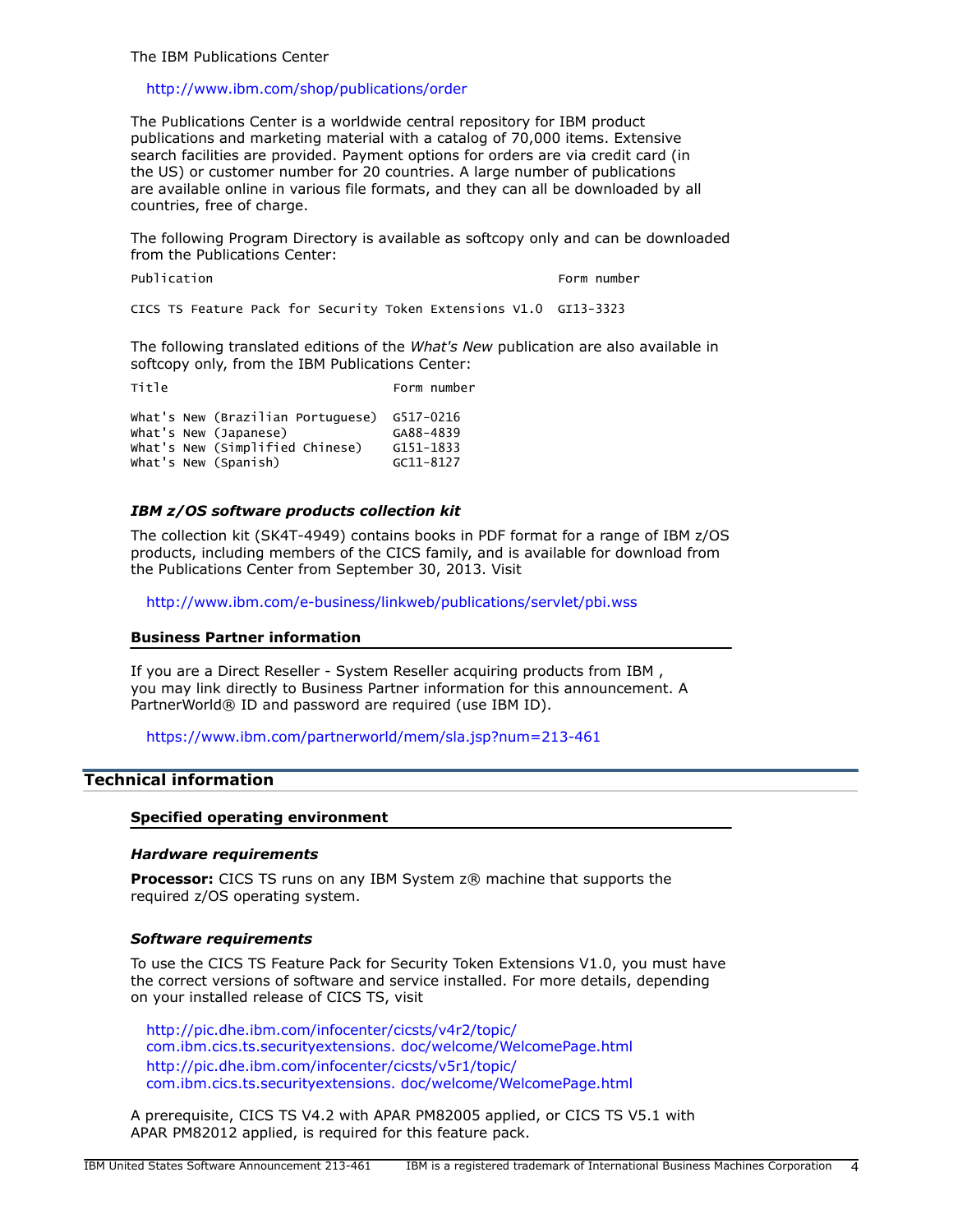## **Java Runtime Environment**

For CICS TS V4.2, the IBM 64-bit SDK for z/OS , Java Technology Edition V6.0.1, or later, is required.

For CICS TS V5.1, the IBM 64-bit SDK for z/OS , Java Technology Edition V7 SR1, or later, is required.

The IBM SDK for z/OS is available, without charge, on tape or by download. Visit

<http://www.ibm.com/servers/eserver/zseries/software/java/>

The program's specifications and specified operating environment information may be found in documentation accompanying the program, if available, such as a README file, or other information published by IBM , such as an announcement letter. Documentation and other program content may be supplied only in the English language.

#### *Limitations*

For additional information, refer to [Usage restriction](#page-8-0) topic in the [Terms and](#page-7-0) [conditions](#page-7-0) section of this announcement, or to the license information document that is available on the IBM Software License Agreement website

<http://www.ibm.com/software/sla/sladb.nsf>

#### **User group requirements**

#### *Customer and User Group requirements*

Requirements for CICS TS, and feature packs for CICS TS can be created, viewed, and voted for in the IBM Request For Enhancement (RFE) community. Visit

<http://www.ibm.com/developerworks/rfe/>

#### **Planning information**

#### *Direct customer support*

Direct customer support is provided by IBM Operational Support Services - SoftwareXcel. This fee service enhances your productivity by providing voice and electronic access into the IBM support organization. IBM Operational Support Services - SoftwareXcel helps answer questions pertaining to usage and suspected software defects for eligible products.

Installation and technical support is provided by Global Services. For more information call 800-IBM-4YOU (426-4968).

For technical support or assistance, contact your IBM representative or visit

<http://www.ibm.com/support>

#### *Packaging*

#### **Physical delivery**

The following hardcopy documents and CD-ROM are shipped, together with the basic machine-readable material for the product:

- CICS Transaction Server Feature Pack for Security Token Extensions V1.0 License Information CD (GC34-2932)
- CICS Information Center Flyer (GI13-3302)

Certain other items, such as specification sheets of related IBM products, might be included.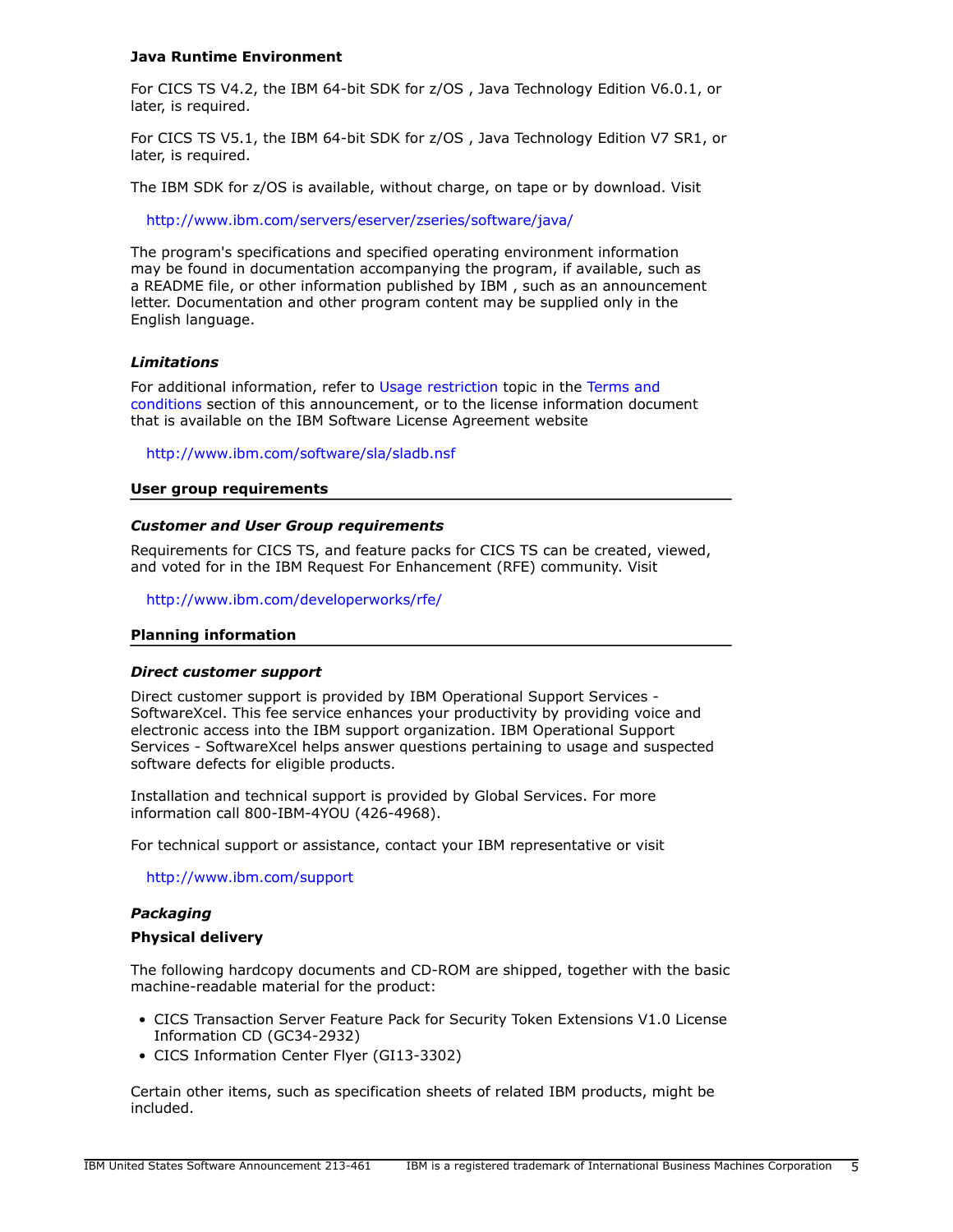# **Electronic delivery**

To download a CICS Information Center, visit the IBM Publications Center. Search for the form number, then select download. The following publications are available:

- CICS Information Center for AIX® (SK4T-2692)
- CICS Information Center for Linux<sup>™</sup> Intel<sup>™</sup> (SK4T-2693)
- CICS Information Center for Microsoft<sup>™</sup> Windows<sup>™</sup> (SK4T-2694)
- CICS Information Center for z/OS (SK4T-2695)

For more information, visit

<http://www.ibm.com/shop/publications/order>

This program, when downloaded from a website, contains the applicable IBM license agreement and License Information, if appropriate, and will be presented for acceptance at the time of installation of the program. For future reference, the license and License Information will be stored in a directory such as LICENSE.TXT.

#### **Security, auditability, and control**

The CICS TS feature pack described in this announcement uses the security and auditability features of the supported underlying operating systems. The customer is responsible for evaluation, selection, and implementation of security features, administrative procedures, and appropriate controls in application systems and communication facilities. The customer is responsible for evaluation, selection, and implementation of security features, administrative procedures, and appropriate controls in application systems and communication facilities.

# **Software Services**

IBM Software Services has the breadth, depth, and reach to manage your services needs. You can leverage the deep technical skills of our lab-based, software services team and the business consulting, project management, and infrastructure expertise of our IBM Global Services team. Also, we extend our IBM Software Services reach through IBM Business Partners to provide an extensive portfolio of capabilities. Together, we provide the global reach, intellectual capital, industry insight, and technology leadership to support a wide range of critical business needs.

To learn more about IBM Software Services or to contact a Software Services sales specialist, visit

<http://www.ibm.com/software/sw-services/>

# <span id="page-5-0"></span>**Ordering information**

#### **Ordering z/OS through the Internet**

Shopz provides an easy way to plan and order your z/OS ServerPac or CBPDO. It will analyze your current installation, determine the correct product migration, and present your new configuration based on z/OS . Additional products can also be added to your order (including determination of whether all product requisites are satisfied). Shopz is available in the US and several countries in Europe. In countries where Shopz is not available yet, contact your IBM representative (or IBM Business Partner) to handle your order via the traditional IBM ordering process. For more details and availability, visit the Shopz website at

<http://www14.software.ibm.com/webapp/ShopzSeries/ShopzSeries.jsp>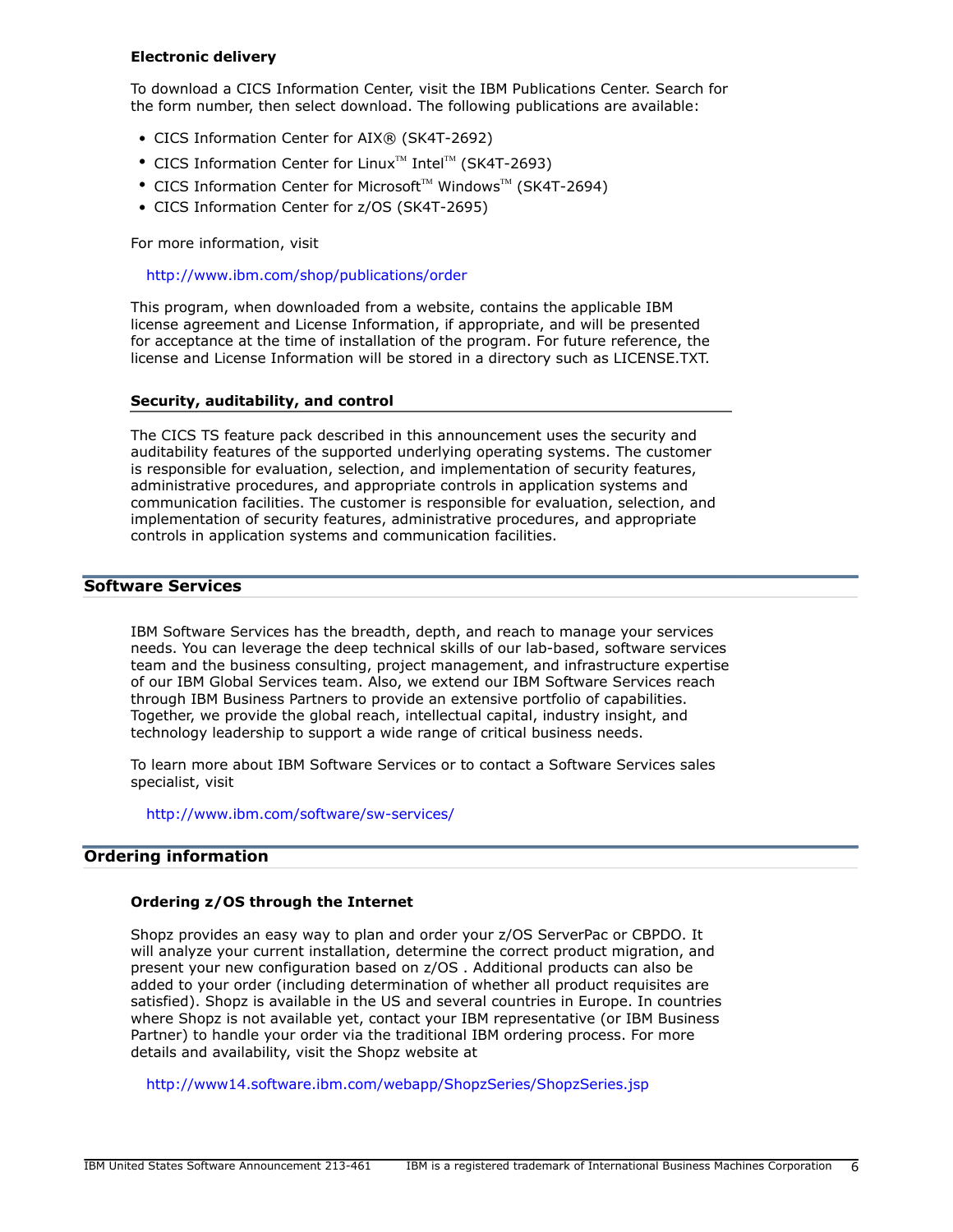#### **Charge metric**

| Program name                                                                                                           | PID number Charge metric |
|------------------------------------------------------------------------------------------------------------------------|--------------------------|
| CICS TS Feature Pack for Security 5655-Y49 Unlimited Installs<br>Token Extensions V1.0                                 |                          |
| CICS TS Feature Pack for Security 5655-Y55 Unlimited Installs<br>Token Extensions<br>- Software Subscription & Support |                          |

Program name: CICS TS Feature Pack for Security Token Extensions V1.0

## **Basic license**

To order, specify the program product number and the appropriate license or charge option. Also, specify the desired distribution medium. To suppress shipment of media, select the license-only option in CFSW.

| Program PID: 5655-Y49                  |                                                                                    |                                                      |
|----------------------------------------|------------------------------------------------------------------------------------|------------------------------------------------------|
| Entitlement<br>identifier Description  |                                                                                    | License option/Pricing metric                        |
| S0177DP                                | CICS TS Feature Pack<br>for Security Token<br>Extensions V1.0                      | No charge<br>Unlimited installs                      |
| Orderable<br>supply ID                 | Language                                                                           | Distribution medium                                  |
| <b>S0177DN</b>                         | English                                                                            | 3590 Tape                                            |
| Subscription and Support PID: 5655-Y55 |                                                                                    |                                                      |
| Entitlement<br>identifier Description  |                                                                                    | License option/Pricing metric                        |
| S0177F4                                | CICS TS Feature Pack<br>for Security Token<br>Extensions Subscription<br>& Support | No charge, Unlimited installs<br>SW S&S registration |
| Orderable<br>supply ID                 | Language                                                                           | Distribution medium                                  |
| S0177F3                                | English                                                                            | Hardcopy pub                                         |

#### **Subscription and Support**

To receive voice technical support via telephone and future releases and versions at no additional charge, Subscription and Support must be ordered. The capacity of Subscription and Support (Value Units) must be the same as the capacity ordered for the product licenses.

To order, specify the Subscription and Support program number (PID) referenced above and the appropriate license or charge option.

IBM is also providing Subscription and Support for these products via a separately purchased offering under the terms of the IBM International Agreement for Acquisition of Software Maintenance. This offering:

- Includes and extends the support services provided in the base support to include technical support via telephone.
- Entitles you to future releases and versions, at no additional charge. Note that you are not entitled to new products.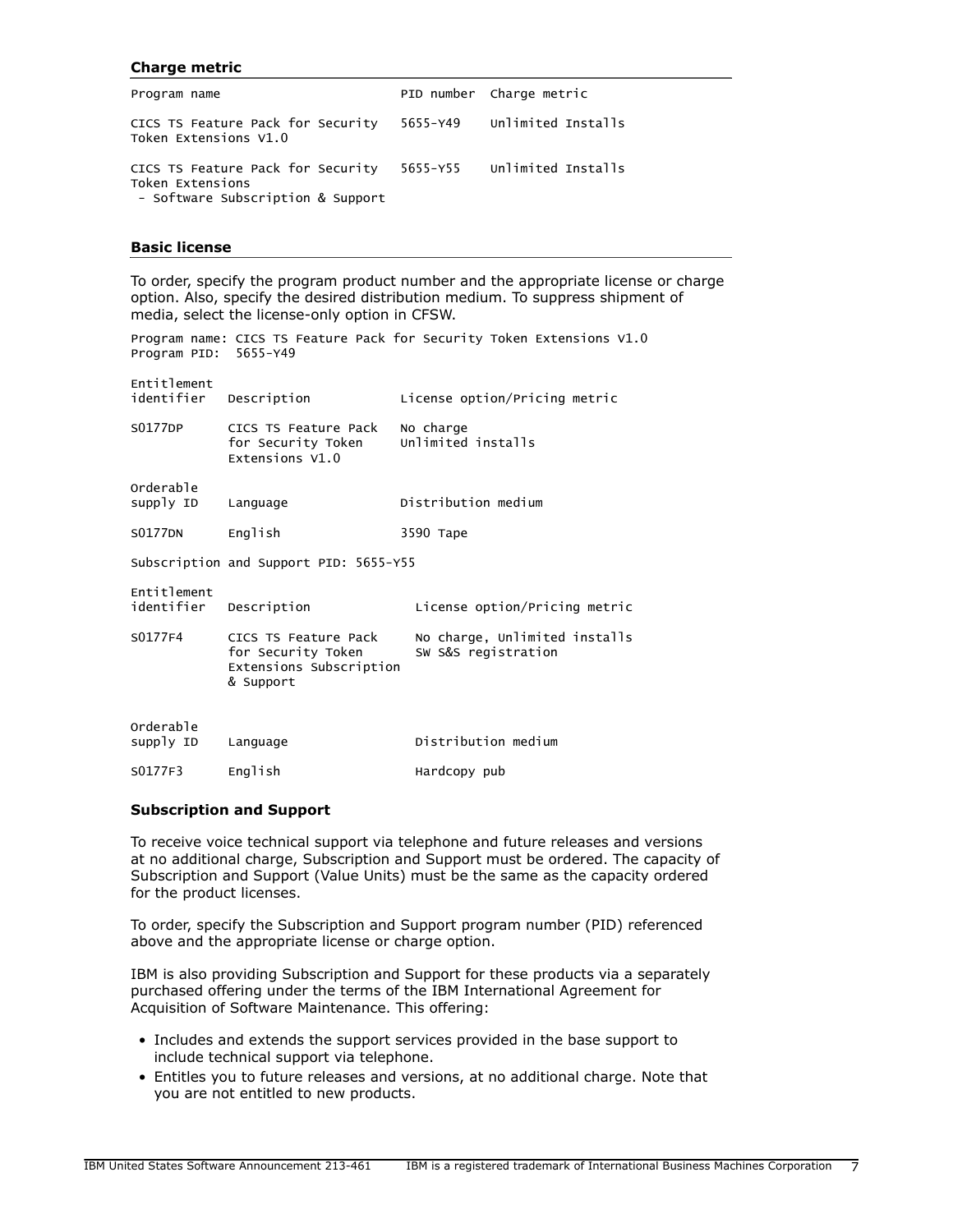When Subscription and Support is ordered, the charges will automatically renew annually unless cancelled by you.

The combined effect of the IPLA license and the Agreement for Acquisition of Software Maintenance gives you rights and support services comparable to those under the traditional ICA S/390® and System z license or its equivalent. To ensure that you continue to enjoy the level of support you are used to in the ICA business model, you must order **both** the license for the program **and** the support for the selected programs at the same Value Unit quantities.

#### **Customized Offerings**

Product deliverables are shipped only via CBPDO and ServerPac. These customized offerings are offered for Internet delivery in countries where ShopzSeries product ordering is available. Internet delivery reduces software delivery time and allows you to install software without the need to handle tapes. For more details on Internet delivery, refer to the Shopz help information at

### <http://www.software.ibm.com/ShopzSeries>

You choose the delivery method when you order the software. IBM recommends Internet delivery. In addition to Internet and DVD, the supported tape delivery options include:

- 3590
- 3592

Most products can be ordered in ServerPac the month following their availability in CBPDO. z/OS can be ordered via CBPDO and ServerPac at general availability. Many products will also be orderable in a Product ServerPac without also having to order the z/OS operating system or subsystem.

Shopz and CFSW will determine the eligibility based on product requisite checking. For more details on the Product ServerPac, visit the Help section on the Shopz website at

#### <http://www14.software.ibm.com/webapp/ShopzSeries/ShopzSeries.jsp>

Production of software product orders will begin on the planned general availability date.

- CBPDO shipments will begin one week after general availability.
- ServerPac shipments will begin two weeks after general availability.

# <span id="page-7-0"></span>**Terms and conditions**

The information provided in this announcement letter is for reference and convenience purposes only. The terms and conditions that govern any transaction with IBM are contained in the applicable contract documents such as the IBM International Program License Agreement, IBM International Passport Advantage® Agreement, and the IBM Agreement for Acquisition of Software Maintenance.

#### *Licensing*

IBM International Program License Agreement including the License Information document and Proof of Entitlement (PoE) govern your use of the program. PoEs are required for all authorized use.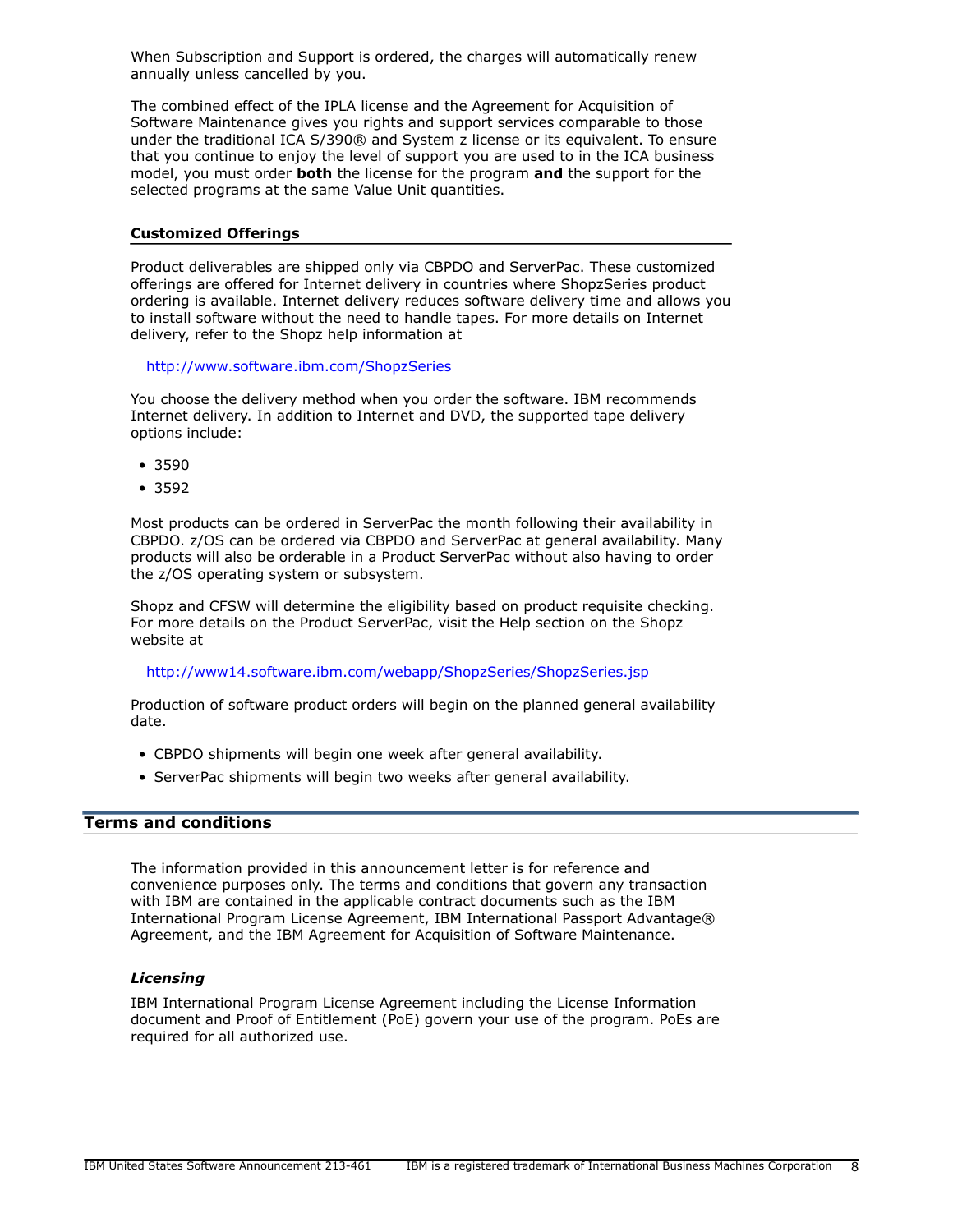# *Agreement for Acquisition of Software Maintenance*

The IBM Agreement for Acquisition of Software Maintenance (Z125-6011) applies for Software Subscription and Support (Software Maintenance) and does not require customer signatures.

This program is licensed under the IBM Program License Agreement (IPLA) and the associated Agreement for Acquisition of Software Maintenance, which provides for support with ongoing access to releases and versions of the program. This program has a one-time license charge for use of the program and an annual renewable charge for the enhanced support that includes telephone assistance (voice support for defects during normal business hours), as well as access to updates, releases, and versions of the program as long as support is in effect.

IBM System z Operational Support Services - SoftwareXcel is an option if you desire added services.

# *License Information form number*

Program name LI form number CICS TS Feature Pack for Security Token Extensions V1.0 L-ACRR-95GJ6Z

The program's License Information will be available for review on the IBM Software License Agreement website

<http://www.ibm.com/software/sla/sladb.nsf>

## *Limited warranty applies*

Yes

#### *Money-back guarantee*

If for any reason you are dissatisfied with the program and you are the original licensee, you may obtain a refund of the amount you paid for it, if within 30 days of your invoice date you return the program and its PoE to the party from whom you obtained it. If you downloaded the program, you may contact the party from whom you acquired it for instructions on how to obtain the refund.

For clarification, note that for programs acquired under any of IBM's On/Off Capacity on Demand (On/Off CoD) software offerings, this term does not apply since these offerings apply to programs already acquired and in use by you.

# *Volume orders (IVO)*

No

*Passport Advantage applies*

No

#### <span id="page-8-0"></span>*Usage restriction*

Yes

#### *Software Subscription and Support applies*

No. For operating system software, the revised IBM Operational Support Services - SoftwareXcel offering will provide support for those operating systems and associated products that are not available with the Software Subscription and Support (Software Maintenance) offering.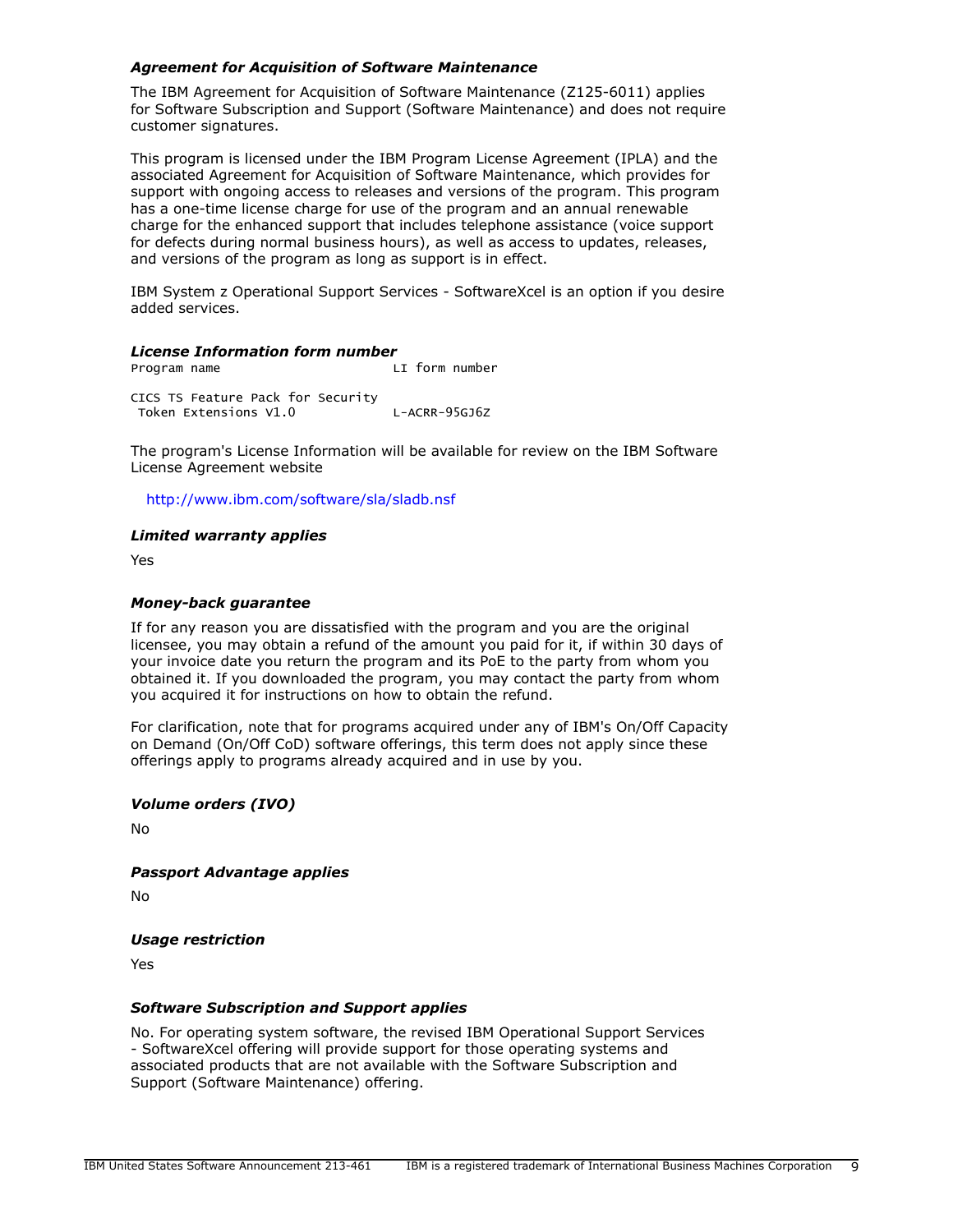This will ensure total support coverage for your enterprise needs, including IBM and selected non-IBM products. For complete lists of products supported under both the current and revised offering, visit

<http://www.ibm.com/services/sl/products>

#### *System i® Software Maintenance applies*

No

#### *Variable charges apply*

No

## *Educational allowance available*

Yes. A 15% education allowance applies to qualified education institution customers.

# **Statement of good security practices**

IT system security involves protecting systems and information through prevention, detection, and response to improper access from within and outside your enterprise. Improper access can result in information being altered destroyed or misappropriated or can result in misuse of your systems to attack others. Without a comprehensive approach to security, no IT system or product should be considered completely secure and no single product or security measure can be completely effective in preventing improper access. IBM systems and products are designed to be part of a comprehensive security approach, which will necessarily involve additional operational procedures, and may require other systems, products, or services to be most effective. IBM does not warrant that systems and products are immune from the malicious or illegal conduct of any party.

# <span id="page-9-0"></span>**Prices**

For additional information and current prices, contact your local IBM representative.

Information on charges is available at

#### <http://www.ibm.com/support>

Choose the option entitled Purchase/upgrade tools.

To order, specify the program product number and the appropriate license or charge option. Also, specify the desired distribution medium. To suppress shipment of media, select the license-only option in CFSW.

Program name: CICS TS Feature Pack for Security Token Extensions V1.0 Program PID: 5655-Y49

| Entitlement<br>identifier | Description                                                                   | License option/Pricing metric |
|---------------------------|-------------------------------------------------------------------------------|-------------------------------|
| S0177DP                   | CICS TS Feature Pack for<br>Security Token Extensions V1.0 Unlimited installs | No charge                     |
| Orderable<br>supply ID    | Language                                                                      | Distribution medium           |
| <b>S0177DN</b>            | English                                                                       | 3590 Tape                     |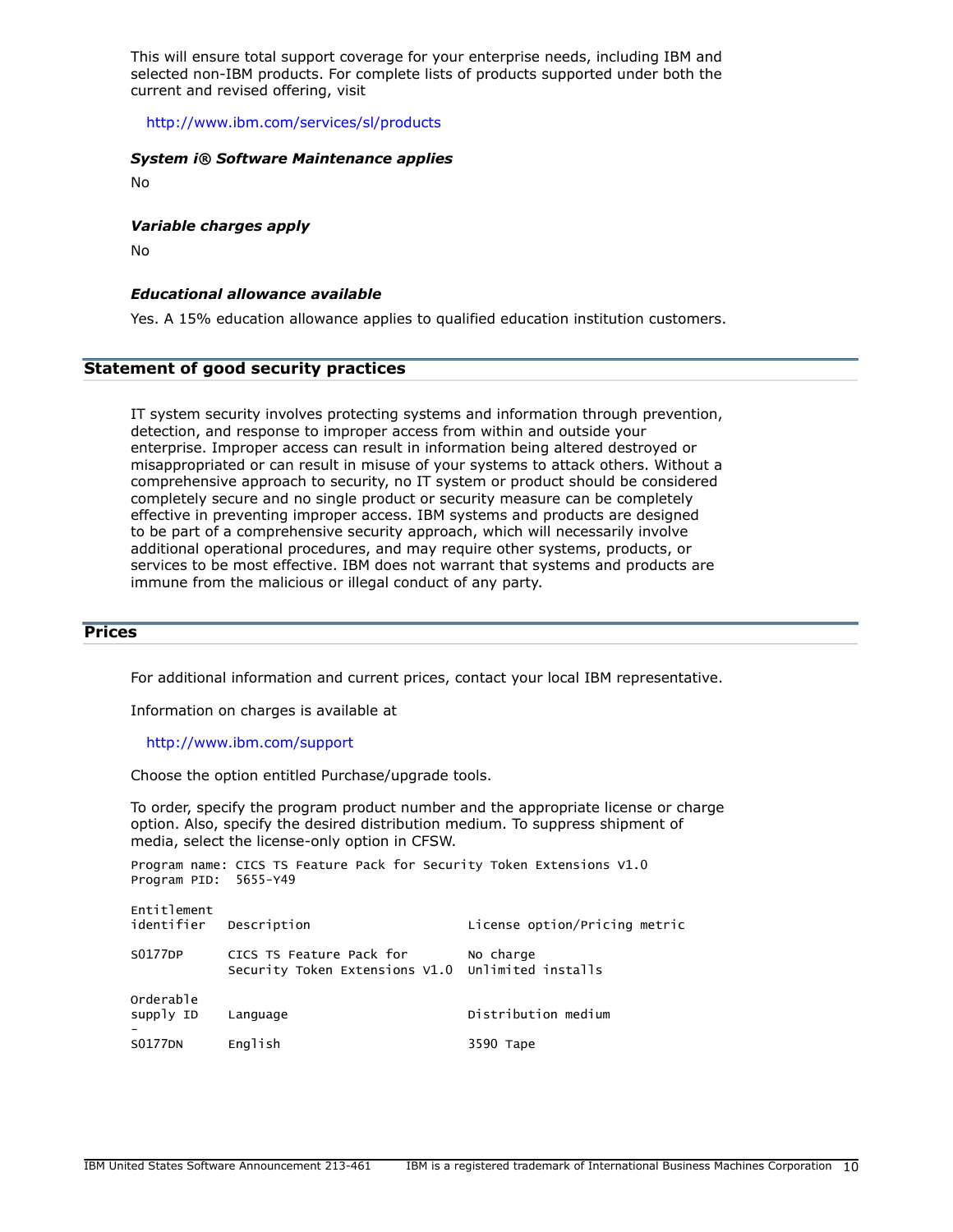Subscription and Support PID: 5655-Y55

| Entitlement<br>identifier | Description                                                                        | License option/Pricing metric                        |
|---------------------------|------------------------------------------------------------------------------------|------------------------------------------------------|
| S0177F4                   | CICS TS Feature Pack<br>for Security Token<br>Extensions Subscription<br>& Support | No charge, Unlimited installs<br>SW S&S registration |
| Orderable<br>supply ID    | Language                                                                           | Distribution medium                                  |
| S0177F3                   | English                                                                            | Hardcopy pub                                         |

#### **IBM Global Financing**

IBM Global Financing offers competitive financing to credit-qualified customers to assist them in acquiring IT solutions. Offerings include financing for IT acquisition, including hardware, software, and services, from both IBM and other manufacturers or vendors. Offerings (for all customer segments: small, medium, and large enterprise), rates, terms, and availability can vary by country. Contact your local IBM Global Financing organization or visit

<http://www.ibm.com/financing>

IBM Global Financing offerings are provided through IBM Credit LLC in the United States, and other IBM subsidiaries and divisions worldwide to qualified commercial and government customers. Rates are based on a customer's credit rating, financing terms, offering type, equipment type, and options, and may vary by country. Other restrictions may apply. Rates and offerings are subject to change, extension, or withdrawal without notice.

Financing from IBM Global Financing helps you preserve cash and credit lines, enables more technology acquisition within current budget limits, permits accelerated implementation of economically attractive new technologies, offers payment and term flexibility, and can help match project costs to projected benefits. Financing is available

For more financing information, visit

<http://www.ibm.com/financing>

# <span id="page-10-0"></span>**Order now**

To order, contact the Americas Call Centers or your local IBM representative, or your IBM Business Partner.

To identify your local IBM representative or IBM Business Partner, call 800-IBM-4YOU (426-4968).

```
Phone: 800-IBM-CALL (426-2255)
Fax: 800-2IBM-FAX (242-6329)
For IBM representative: callserv@ca.ibm.com
For IBM Business Partner: pwcs@us.ibm.com
Mail: IBM Teleweb Customer Support
            ibm.com® Sales Execution Center, Americas North
            3500 Steeles Ave. East, Tower 3/4
            Markham, Ontario
            Canada
            L3R 2Z1
```
Reference: LE001

The Americas Call Centers, our national direct marketing organization, can add your name to the mailing list for catalogs of IBM products.